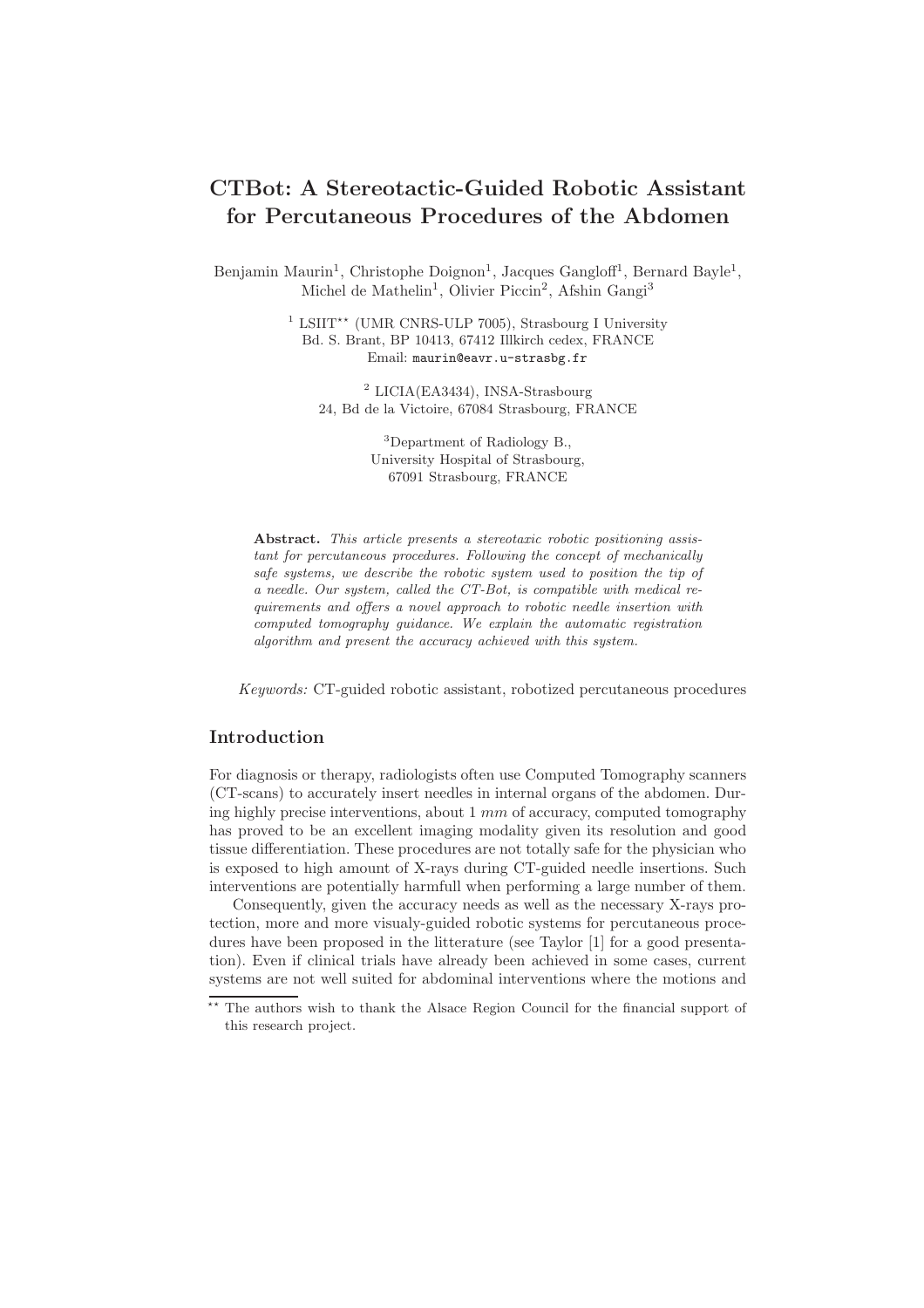the respiration of the patient create large disturbances that are difficult to compensate with a static needle holder.

We recently proposed some novels ideas that we used in the design of a new robotic system with force feedback using a parallel mechanism[2, 3]. The main novelty was that our robotic assistant involves two different kind of motions: first the positioning and orientation of a line supporting the needle using a parallel structure and second a needle driver unit that inserts the needle and spins it about its axis. This allows for security and safety of the patient while authorizing full movement of the needle. Since this system is part of a complete project that start from the pre-operative images of a patient to the real intervention in the medical operating room, an important point is the registration of the robot with respect to the patient.

Starting from the workflow of the intervention, this paper describes the robotic setup. Then the registration method is explained and conclusions on accuracy results of the automatic registration of the robot in the CT-image space is given.

## 1 The Workflow of a Robotized Percutaneous Procedure

The medical workflow of a typical insertion is decomposed in different steps. The pre-operative steps are:

- 1. Localization of the target using imaging devices such as CT-scan;
- 2. Planning of the trajectory of the needle in the images.

The per-operative are:

- 1. Image acquisition, automatic registration of the robotic assistant (using e.g. stereotaxic fiducials);
- 2. Selection of an entry point on the abdomen of the patient with an insertion angle (point and click paradigm);
- 3. Automatic positioning of the needle driver;
- 4. Image acquisition and trajectory validation;
- 5. Small incision at indicated point and beginning of the procedure;
- 6. While not on target;
	- (a) Insertion of a few centimeters, with force feedback and synchronized with breathing motion;
	- (b) New image acquisition for checking;
- 7. Target reached.
- 8. Release of the needle for free motion around the entry point;

This workflow is very close to the one the radiologist really does in manual interventions. The insertion phase (6a) is where a force feedback principle is used to help the radiologist in detecting the transitions between the anatomical tissues. This important source of information helps him to guide the needle through the different layers of tissues between the image checks.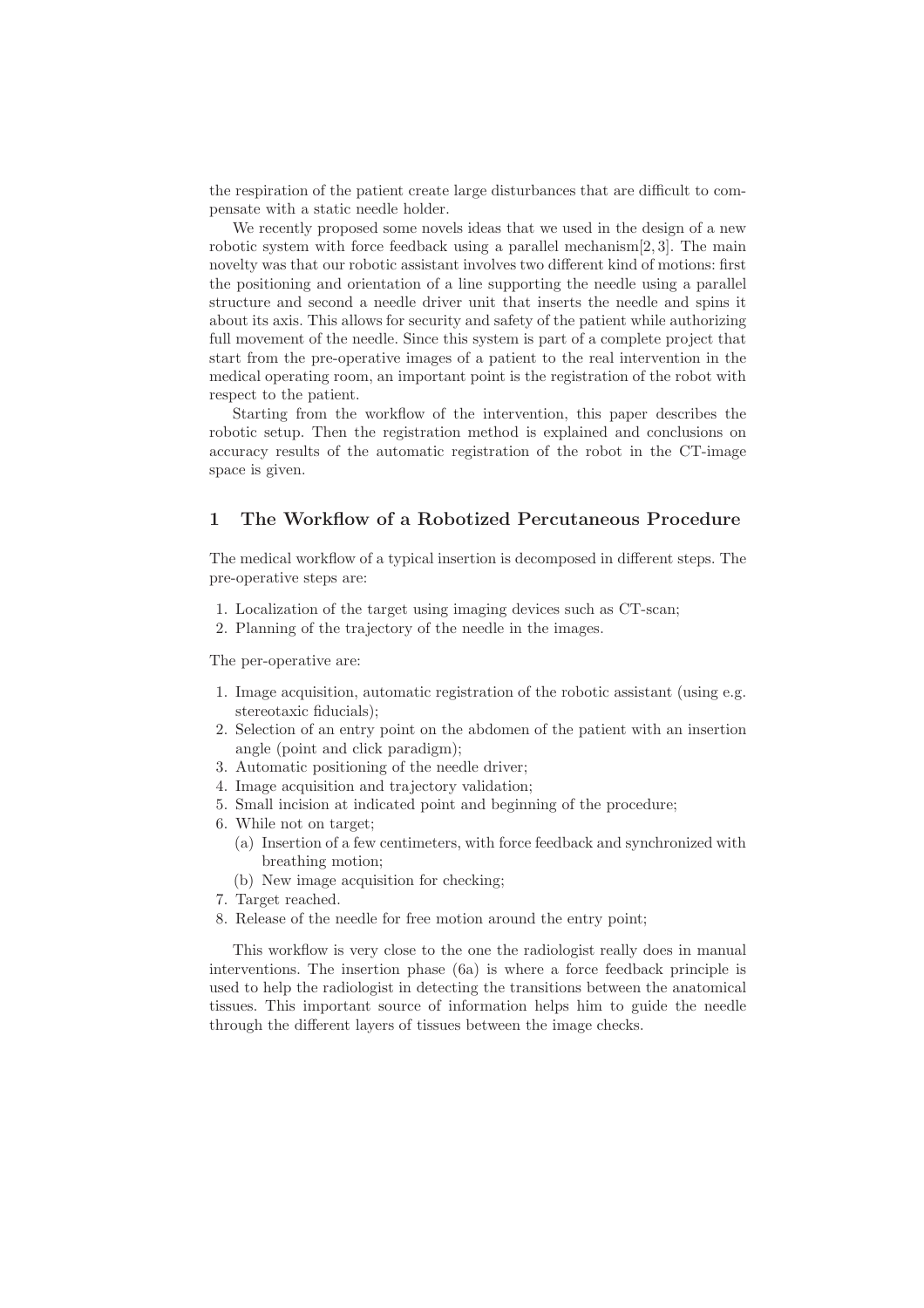#### 2 Description of the Robotic System: the CT-Bot.

Because the safety of the patient is undoubtly the most important condition to be favored in the design, the CT-Bot has been developped so that it is mechanically safe. Like some recent works done on light robotic systems (see Berkelman *et Al.* or Hong *et Al.* [4, 5]) our prototype is also fixed on the abdomen of the patient, so that the motions of the patient and the external motions due to breathing are naturally compensated. Special straps are fastened to the body to avoid involuntary motion of the base support. We plan to adapt a deflating bag around the patient so that the system is rigidly attached to the body. The base support makes it possible to fix the robotic positioning device with different orientation choices. This feature allows to select the best initial configuration according to the intervention objectives.

To fit in the CT-scan available space, and on the patient abdomen, the size of the positioning device has been limited to a 20  $cm^3$  cube. The weight is about 3 kg which is a typical acceptable value. Sterilization will be solved using a plastic film to protect all electronic devices that can be directly in contact to a human. The CT-scan compatibility is ensured by choosing a parallel structure that has no metallic parts crossing the X-rays plane. The mobility of the choosen mechanism, supporting the needle-holder, is five degrees of freedom which is the required workspace.

The designed structure has three legs, *i.e.*, three serial chains joining the base to the platform. Two opposite legs of the robot are symmetrical chains and form a planar 6-bar linkage with three degrees of freedom constrained. A 4-bar linkage is obtained using the third leg, restricting the last two degrees of freedom. According to the classification of Tsai [6], this system is a parallel structure.

The solution of the robot kinematics is done in closed form using a Local Product Of Exponentials Formalism [7, 8]. An approximated numerical Jacobian is used to study the workspace and the rigidity of the mechanism since the closedform solution is not straightforward.

A realtime collision avoidance controller with a precomputed operational grid is used to control the CT-Bot.

### 3 Registration Process

Once an insertion point and a target is chosen in the CT-image, the CT-Bot will have to do the automatic positioning with respect to the selected trajectory. Furthermore, patien-to-robot registration is necessary for further automatic visual guidance. For that, we must register the device in the CT-images in order to compute the relative transformation between the image planes and the endeffector holding the needle. Hence, stereotatic fiducials made of  $30 \times 30 \times 40$  mm plastic cubes with six metal rods (see [9]) are used to accurately estimate the position and orientation of the location of the base of the robot.

The registration method is based on a linear least-squares method for initialization, then a Newton-Raphson method for better numerical results. This pose reconstruction algorithm works with a single image (a slice) of the fiducial cube.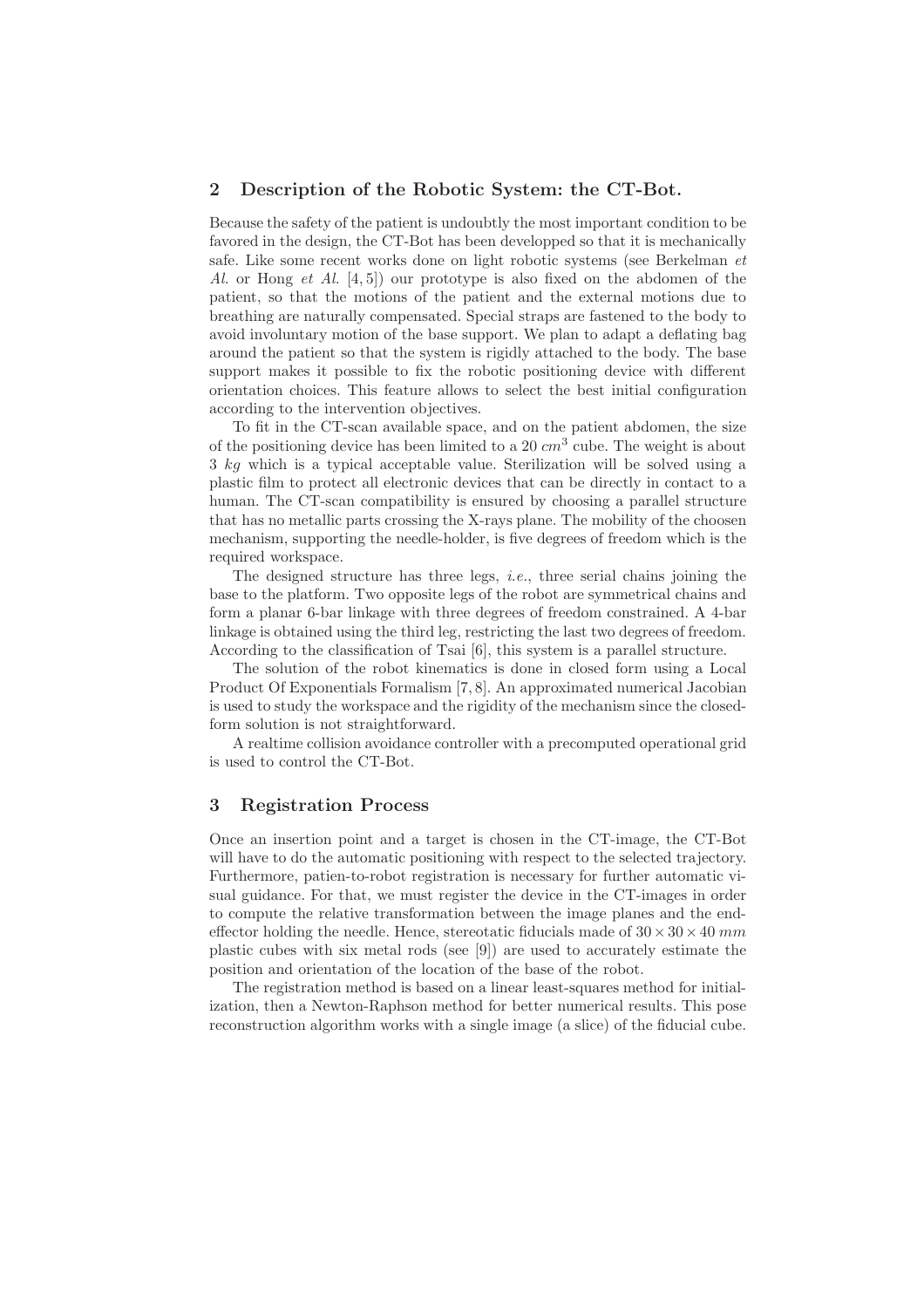Today, an accuracy reconstruction of  $1 \, mm$  in position of the cube is obtained using  $512 \times 512$  image with 0.5 mm scaling factors. Using the forward kinematics, we should obtain less than  $5 \, mm$  of accuracy in registering the needle tip position.

#### 4 Results

By installing the robot with a needle on the translating table of the scanner, we propose to compute the errors made in point and click motions made by the robot after it is registered in the CT-image. So, knowing the real position of the tip of the needle given by the CT-images and the theorical position computed using pose reconstruction and forward kinematics of the robot, we are able to characterize the accuracy of the registering method.

Firstly, there is a robot calibration error that is inherent to the mechanism. Then, the error in the single slice pose reconstruction directly affects the position of the tip of the needle. It should be noted that the sensibility of the global needle registration method is mainly correlated with the pose reconstruction which is done with an average error of  $2 \, mm$ .

## 5 Conclusion

This paper presents registration measurements made using a safe robotic assistant for percutaneous procedures on the abdomen with CT-guidance. After a short presentation of the overall setup, we explain how the registration process is done. Using stereotaxic principle and forward kinematics, we can compute the theorical position of the tip of a needle. Using CT-image, we show that per-operative visual feedback is crucial during trajectory following since reconstruction and calibration errors are present.

## References

- 1. Taylor, R.H.: Medical robotics and computer aided surgery. In: Proceedings of Medical Image Computing and Computer-Assisted Intervention (MICCAI). (2002) Web PDF Hands-out of presentation.
- 2. Maurin, B., Piccin, O., Bayle, B., Gangloff, J., de Mathelin, M., Zanne, P., Doignon, C., Gangi, A., Soler, L.: A new robotic system for ct-guided percutaneous procedures with haptic feedback. In: Proceedings of the Computer Assisted Radiology and Surgery Congress (CARS, to appear), Chicago, USA (2004)
- 3. Maurin, B., Gangloff, J., Bayle, B., de Mathelin, M., Piccin, O., Zanne, P., Doignon, C., Gangi, A., Soler, L.: A parallal robotic system with force sensors for percutaneous procedures under ct-guidance. In: Proceedings of Medical Image Computing and Computer-Assisted Intervention (MICCAI, to appear), St Malo, France (2004)
- 4. Berkelman, P.J., Cinquin, P., Troccaz, J., Ayoubi, J.M., Létoublon, C., Bouchard, F.: A compact, compliant laparoscopic endoscope manipulator. In: Proceedings of the IEEE International Conference on Robotics and Automation (ICRA), Washington DC, USA (2002) 1870–1875